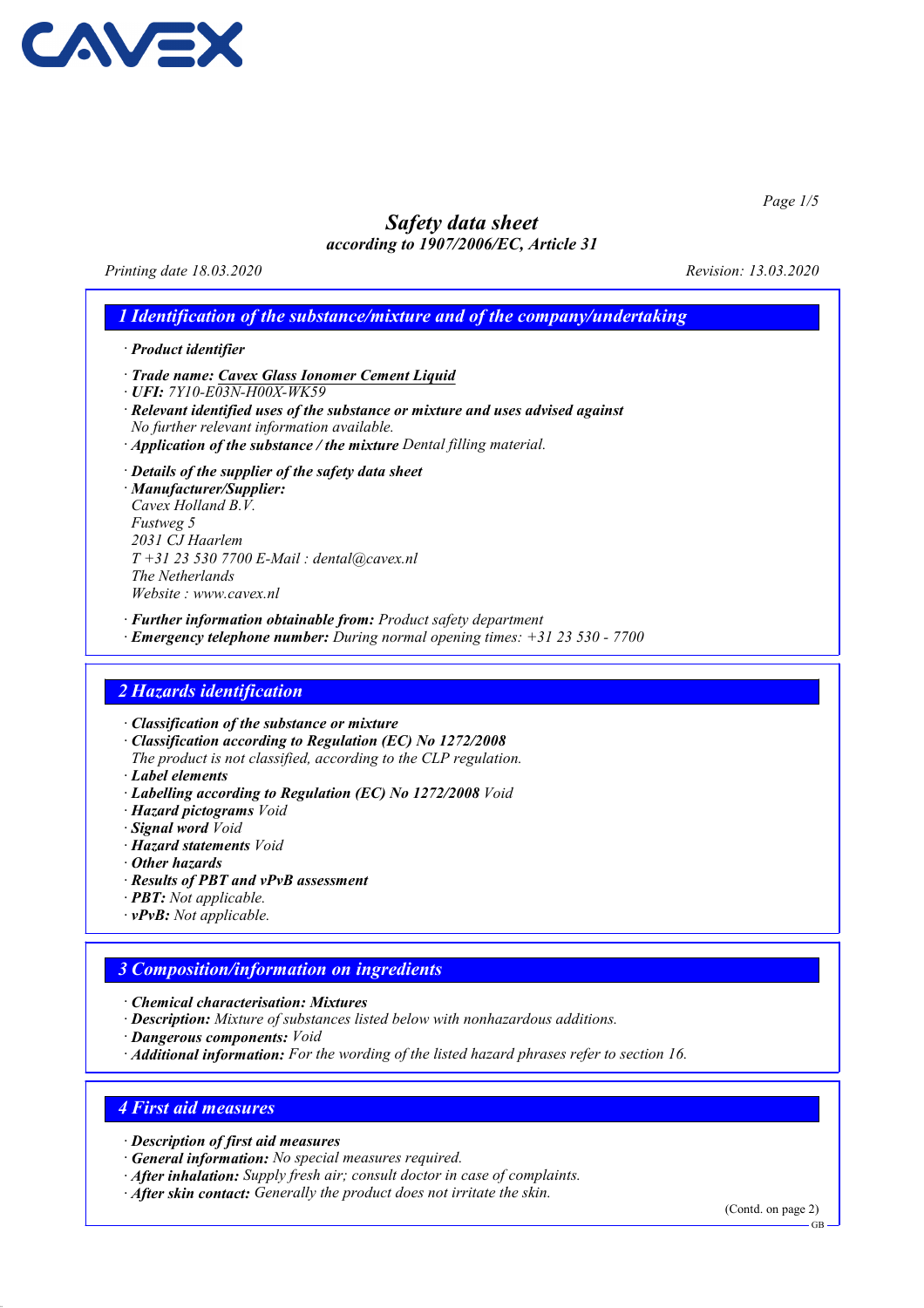Printing date 18.03.2020 Revision: 13.03.2020

(Contd. of page 1)

#### Trade name: Cavex Glass Ionomer Cement Liquid

- · After eye contact: Rinse opened eye for several minutes under running water.
- · After swallowing: If symptoms persist consult doctor.
- · Information for doctor:
- · Most important symptoms and effects, both acute and delayed No further relevant information available.
- · Indication of any immediate medical attention and special treatment needed
- No further relevant information available.

# 5 Firefighting measures

- · Extinguishing media
- · Suitable extinguishing agents: Use fire extinguishing methods suitable to surrounding conditions.
- · Special hazards arising from the substance or mixture No further relevant information available.
- · Advice for firefighters
- · Protective equipment: No special measures required.

## 6 Accidental release measures

· Personal precautions, protective equipment and emergency procedures Not required.

- · Environmental precautions: No special measures required.
- · Methods and material for containment and cleaning up:
- Absorb with liquid-binding material (sand, diatomite, acid binders, universal binders, sawdust).
- · Reference to other sections
- See Section 7 for information on safe handling.
- See Section 8 for information on personal protection equipment.
- See Section 13 for disposal information.

# 7 Handling and storage

#### · Handling:

- · Precautions for safe handling No special measures required.
- · Information about fire and explosion protection: No special measures required.
- · Conditions for safe storage, including any incompatibilities
- · Storage:
- · Requirements to be met by storerooms and receptacles: No special requirements.
- · Information about storage in one common storage facility: Not required.
- · Further information about storage conditions: None.
- · Specific end use(s) No further relevant information available.

## 8 Exposure controls/personal protection

- · Additional information about design of technical facilities: No further data; see item 7.
- · Control parameters
- · Ingredients with limit values that require monitoring at the workplace:

The product does not contain any relevant quantities of materials with critical values that have to be monitored at the workplace.

- · Additional information: The lists valid during the making were used as basis.
- · Exposure controls
- · Personal protective equipment:
- · General protective and hygienic measures:
- The usual precautionary measures are to be adhered to when handling chemicals.
- · Respiratory protection: Not required.

(Contd. on page 3)

GB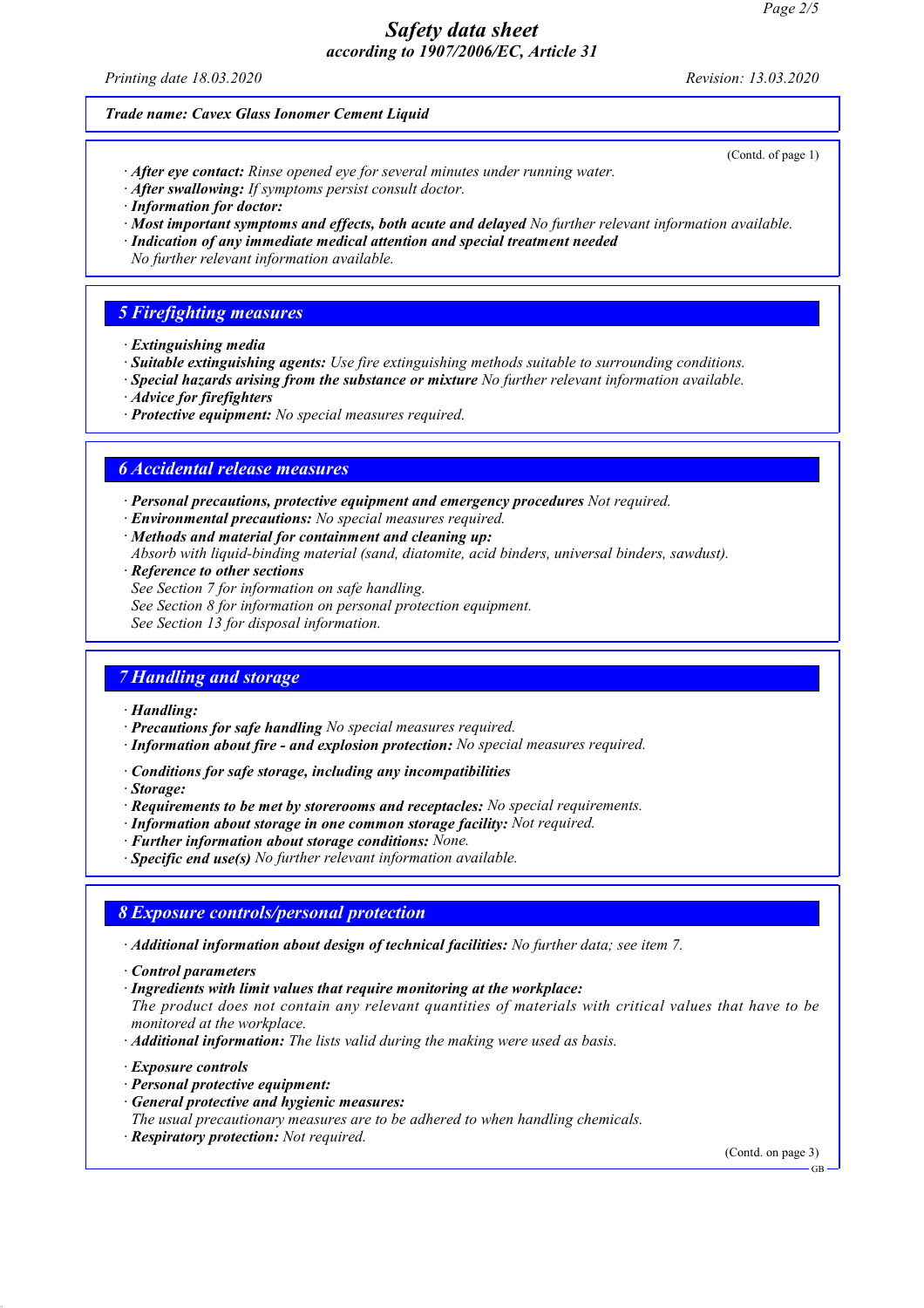Printing date 18.03.2020 Revision: 13.03.2020

#### Trade name: Cavex Glass Ionomer Cement Liquid

· Protection of hands:

(Contd. of page 2)

GB

The glove material has to be impermeable and resistant to the product/ the substance/ the preparation. Due to missing tests no recommendation to the glove material can be given for the product/ the preparation/ the chemical mixture.

Selection of the glove material on consideration of the penetration times, rates of diffusion and the degradation

· Material of gloves

The selection of the suitable gloves does not only depend on the material, but also on further marks of quality and varies from manufacturer to manufacturer. As the product is a preparation of several substances, the resistance of the glove material can not be calculated in advance and has therefore to be checked prior to the application.

Penetration time of glove material

The exact break through time has to be found out by the manufacturer of the protective gloves and has to be observed.

· Eye protection: Goggles recommended during refilling

| <b>9 Physical and chemical properties</b>               |                                               |
|---------------------------------------------------------|-----------------------------------------------|
| · Information on basic physical and chemical properties |                                               |
| <b>General Information</b>                              |                                               |
| $\cdot$ Appearance:                                     |                                               |
| Form:                                                   | Fluid                                         |
| Colour:                                                 | Colourless                                    |
| Odour:                                                  | <b>Odourless</b>                              |
| <b>Odour threshold:</b>                                 | Not determined.                               |
| $\cdot$ pH-value:                                       | Not determined.                               |
| · Change in condition                                   |                                               |
| Melting point/freezing point:                           | Undetermined.                                 |
| Initial boiling point and boiling range: $100 °C$       |                                               |
| · Flash point:                                          | 210 °C                                        |
| · Flammability (solid, gas):                            | Not applicable.                               |
| · Ignition temperature:                                 | 425 °C                                        |
| · Decomposition temperature:                            | Not determined.                               |
| · Auto-ignition temperature:                            | Product is not selfigniting.                  |
| · Explosive properties:                                 | Product does not present an explosion hazard. |
| · Explosion limits:                                     |                                               |
| Lower:                                                  | Not determined.                               |
| <b>Upper:</b>                                           | Not determined.                               |
| $\cdot$ Vapour pressure at 20 °C:                       | $23$ hPa                                      |
| $\cdot$ Density at 20 °C:                               | $1.08$ g/cm <sup>3</sup>                      |
| · Relative density                                      | Not determined.                               |
| $\cdot$ <i>Vapour density</i>                           | Not determined.                               |
| $\cdot$ Evaporation rate                                | Not determined.                               |
| · Solubility in / Miscibility with                      |                                               |
| water:                                                  | Not miscible or difficult to mix.             |
| · Partition coefficient: n-octanol/water:               | Not determined.                               |
| · Viscosity:                                            |                                               |
| Dynamic:                                                | Not determined.                               |
| Kinematic:                                              | Not determined.                               |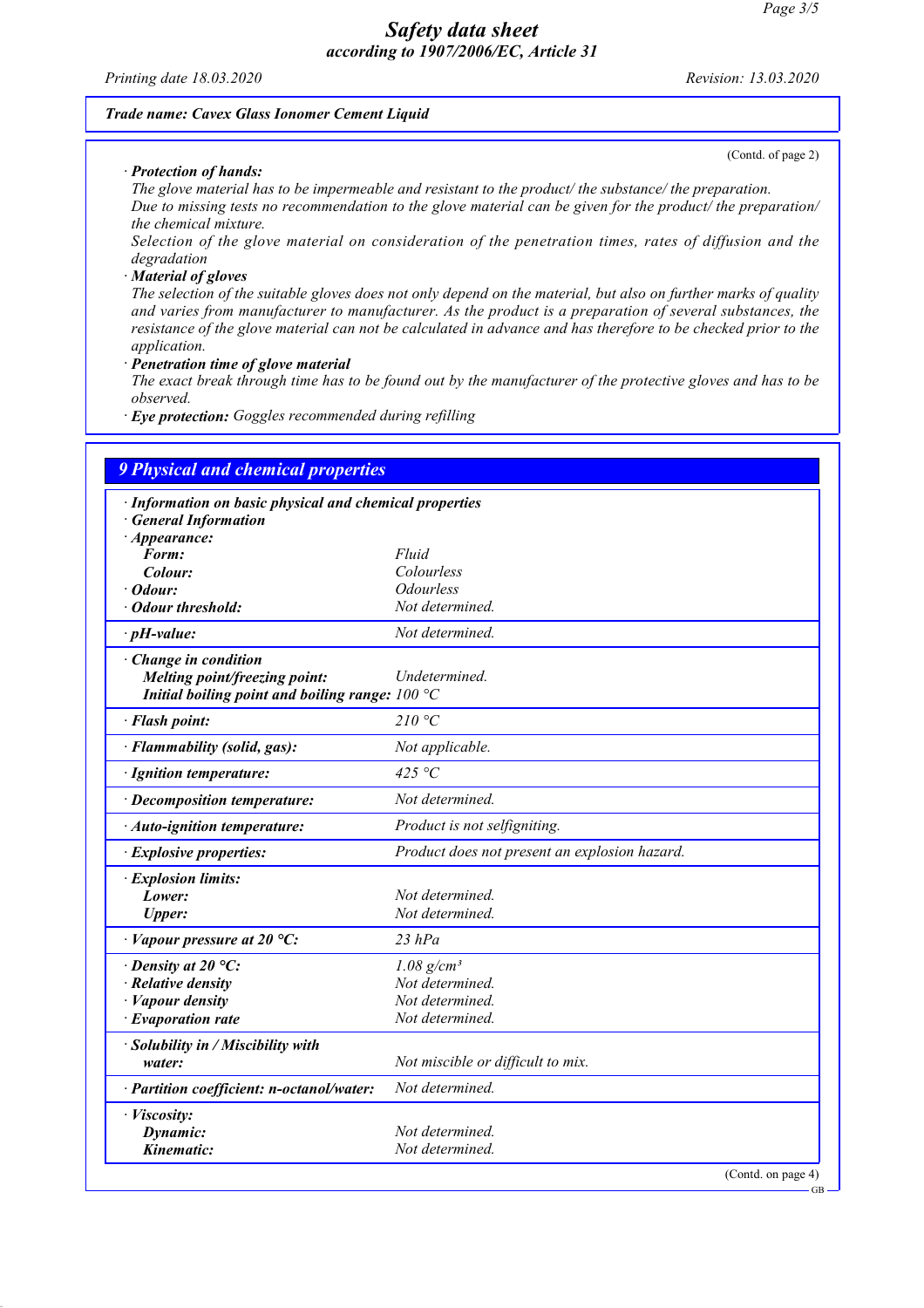Printing date 18.03.2020 Revision: 13.03.2020

#### Trade name: Cavex Glass Ionomer Cement Liquid

|                           | (Contd. of page 3)                         |
|---------------------------|--------------------------------------------|
| Solvent content:          |                                            |
| Water:                    | $90.0\%$                                   |
| $VOC$ (EC)                | $0.00\%$                                   |
| <i>Solids content:</i>    | 28.0%                                      |
| $\cdot$ Other information | No further relevant information available. |

# 10 Stability and reactivity

· Reactivity No further relevant information available.

- · Chemical stability
- · Thermal decomposition / conditions to be avoided: No decomposition if used according to specifications.
- · Possibility of hazardous reactions No dangerous reactions known.
- · Conditions to avoid No further relevant information available.
- · Incompatible materials: No further relevant information available.

· Hazardous decomposition products: No dangerous decomposition products known.

# 11 Toxicological information

· Information on toxicological effects

- · Acute toxicity Based on available data, the classification criteria are not met.
- · Primary irritant effect:
- · Skin corrosion/irritation Based on available data, the classification criteria are not met.
- · Serious eye damage/irritation Based on available data, the classification criteria are not met.
- · Respiratory or skin sensitisation Based on available data, the classification criteria are not met.
- · CMR effects (carcinogenity, mutagenicity and toxicity for reproduction)
- · Germ cell mutagenicity Based on available data, the classification criteria are not met.
- · Carcinogenicity Based on available data, the classification criteria are not met.
- · Reproductive toxicity Based on available data, the classification criteria are not met.
- · STOT-single exposure Based on available data, the classification criteria are not met.
- $\cdot$  STOT-repeated exposure Based on available data, the classification criteria are not met.
- · Aspiration hazard Based on available data, the classification criteria are not met.

# 12 Ecological information

- · Toxicity
- · Aquatic toxicity: No further relevant information available.
- · Persistence and degradability No further relevant information available.
- · Behaviour in environmental systems:
- · Bioaccumulative potential No further relevant information available.
- $\cdot$  **Mobility in soil** No further relevant information available.
- · Additional ecological information:
- · General notes: Not hazardous for water.
- · Results of PBT and vPvB assessment
- · PBT: Not applicable.
- $\cdot$  **vPvB:** Not applicable.
- · Other adverse effects No further relevant information available.

# 13 Disposal considerations

- · Waste treatment methods
- · Recommendation Smaller quantities can be disposed of with household waste.

(Contd. on page 5)

GB